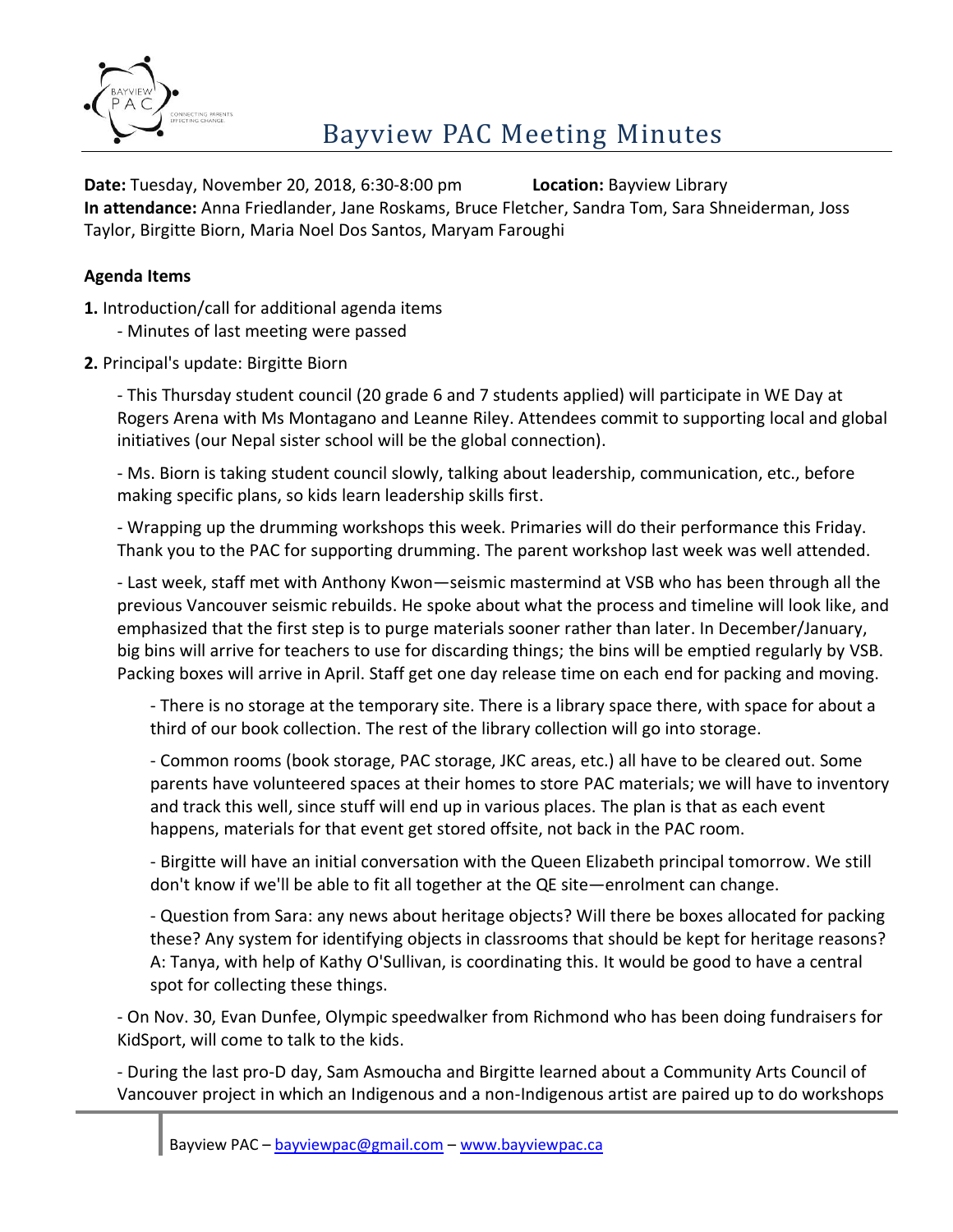

# Bayview PAC Meeting Minutes

with classes. Will come for 2 days, 80 minutes each, in February to work with all intermediate classes. Sam bargained the cost down to \$1800 for 5 classes; will ask families for a small contribution to cover it.

### **3.** Treasurers' update: Emilia Doro/Joss Taylor

- \$61,266.76 in the main account (much of this is earmarked for seismic costs, and will be moved to a term deposit); \$14,980.02 in the gaming acct. This is on track for the budget for this year

#### **4.** Seismic update: Joss Taylor for Tanya Kyi

- There was a huge turn-out to the public information session. Kent (project manager) seemed reasonably happy with the responses. There were mostly positive comments, but a few people were concerned about the modern look of the school exterior, and a few community members were concerned about the lack of parking.
- Links to the display boards from the public open house are on the parents' Facebook page, and they will be up for a few more days. We have until November 27 to add comments.
- Tanya is hoping that the comments about parking will not delay our city permits. Parents might want to add comments to say that we don't need any additional parking.
- There are some volunteers waiting to help with the sorting and cataloguing of the Bayview memorabilia. Birgitte will be working on a schedule for that.
- Rod McClatchey contacted Joss about maybe doing a 3D virtual-walk-through model of the school before it's torn down. Several parents at school have involvement/expertise with 3D modeling via digital photography. Would there be interest in this? Joss will have Rod contact these people and make a proposal (maybe to come in on a pro-D day or weekend to do the photographing).
	- Maybe find out if they could do exterior photography that could be used to turn into a CAD rendering for a 3D printer to make a model of the school for the memorabilia collection.
- It would be good to give as much information as possible to the kids about what the year in portables will look like, to forestall rumours and alleviate anxiety.
- **5.** Advocacy for after-school programs during time in the temporary buildings: Anna Friedlander
	- As it currently stands, there appears to be no guarantee that JKC will be able to operate fully; before- and after-school care will happen in some capacity, but it's possible that after-school community programs will not be accommodated
	- Many constituents and layers involved: Queen Elizabeth space availability; rental arrangements with VSB for the portables; licensing requirements with Coastal Health
	- VSB will be renting the temporary space to JKC, whereas in our current building JKC isn't charged (I think) for using space for after-school community programs
	- For future, it should be part of the plan for the new school that a certain portion of classroom space be made available for community educational programs (such as the JKC-run after-school classes)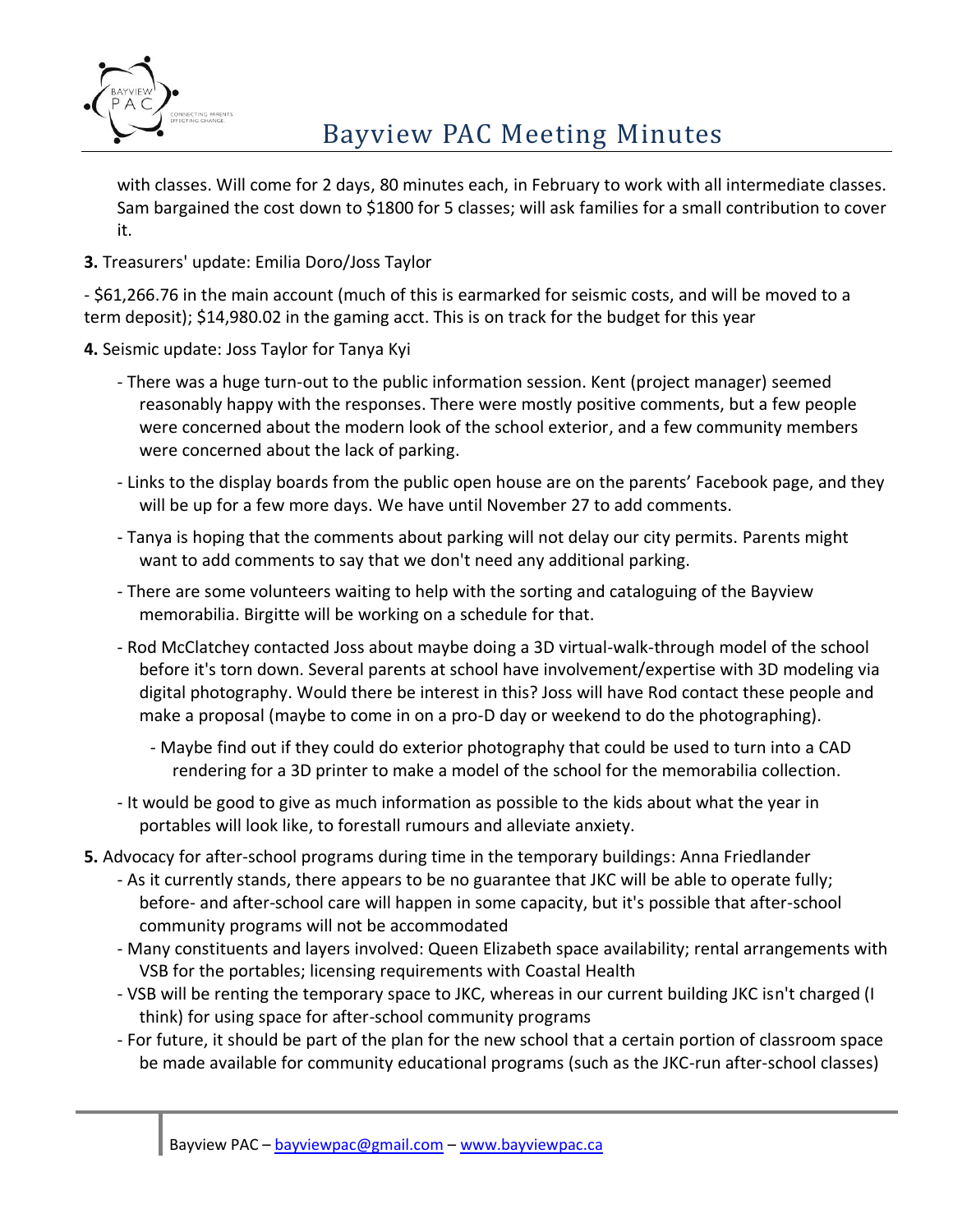

# Bayview PAC Meeting Minutes

- Maybe do a parent campaign of emails to the VSB to advocate: that the temporary space should be set up to provide the same level of services as the current space, and that in the new school we should not be wasting good space that can be used after 3:00 for community programs.
- But perhaps we are jumping the gun to do advocacy at this point. Maybe they're still working it out but headed in a good direction.
- Technically, we no longer have the "community school" designation, per Birgitte.
	- The meaning of "community school" is that other organizations use the school's space and there are agreements in place for this.
- Queen Elizabeth school does have a longstanding (over 20 years) and robust after-school daycare program, and also some instructional programs, and they have access to the QE gym. They have kids from other schools who come. How would this work alongside JKC?
- Former principals of Gordon and QE, who went through seismic process, noted to Birgitte that the idea is that we will be the guests of QE, so we have to be grateful to them for use of their playground, gym, facilities, etc.
- Let's invite Tyler to give us a presentation at a future (January?) meeting, to make sure we are not working at cross purposes – Anna Friedlander to do this.
- **7.** Halloween Howl financial report: Joss Taylor
	- Still finalizing numbers, but it looks similar to last year: netted about \$1,300
	- Attendance was good, all seemed to have fun, and it was nice to see plenty of new families there.
- **8.** Holiday Market (Saturday, Dec 8): Joss Taylor for Emilia Doro
	- Urgently needed: a Santa and a photographer for the photos with Santa
	- Need volunteers, especially for setup (prep the day before, and final setup the morning of)
	- Other volunteers needed: bakers for the bake sale; one or two volunteers to decorate the premium wreaths (about three hours of work)
- **9.** Pancake Breakfast funding request: Joss Taylor

- The organizers of the pancake breakfast would like to create commemorative placemats and "I love Bayview" buttons to hand out, as this will be the last pancake breakfast in our old building and the last done by these organizers. They request about \$200 from the PAC to fund this. They figured out that the frst one happened in 1989.

- A suggestion was made for the placemats to have a picture of the old school building on them
- Funding was approved, and the plan will be to order extra buttons, to distribute at other events.
- **10.** Christmas hampers: Joss Taylor for Tanya Kyi
	- There are three classes doing gift baskets for East Hastings Elementary School, for a total of six baskets, as requested by Hastings School. The rest of the classes are doing hampers for refugee families.